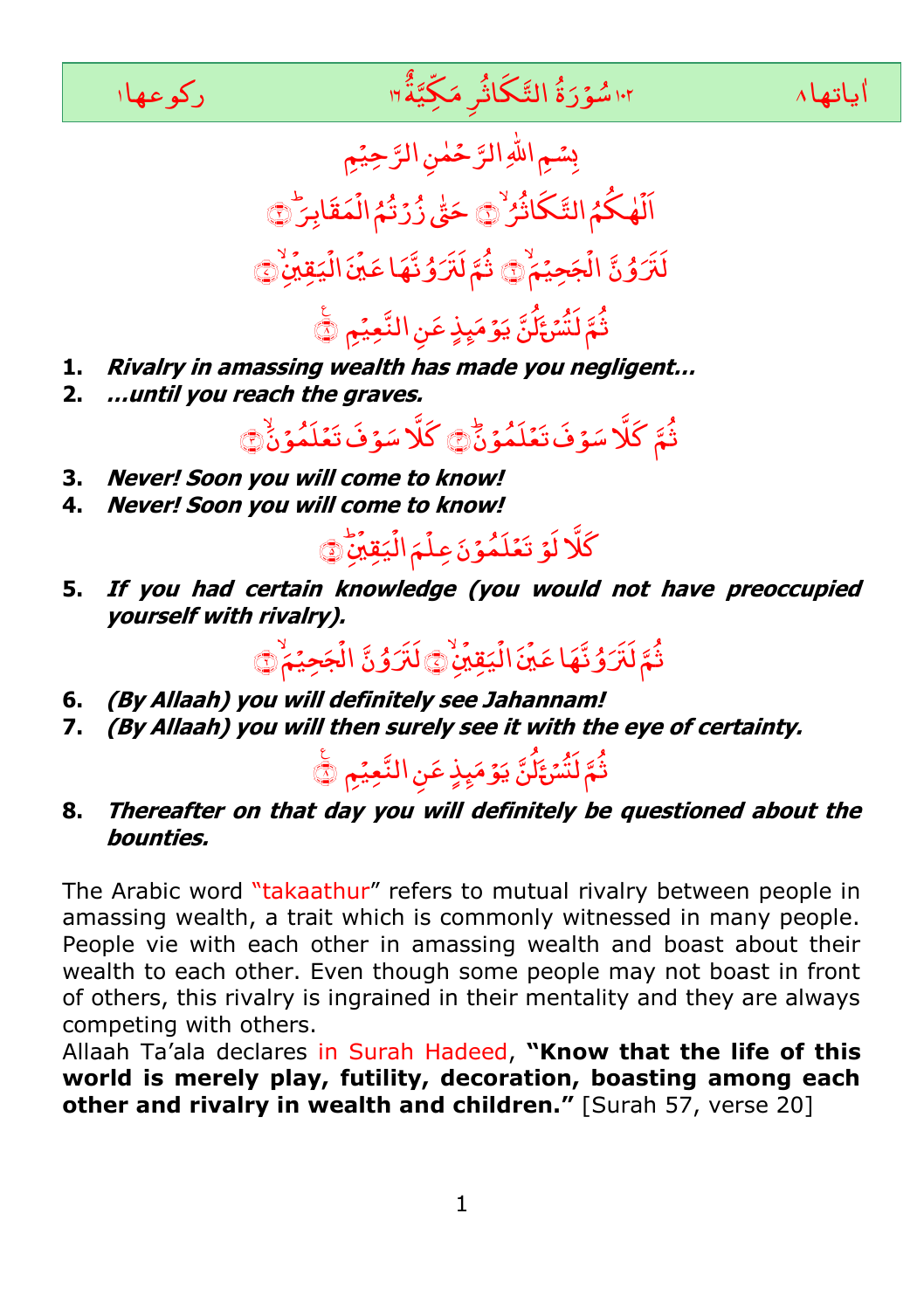Being engrossed in competing with others in amassing wealth has caused man to neglect those actions that please Allaah and has also caused him to forget that he is heading for the grave. In this manner, people pass through this world steeped in negligence and, when they face the reality of the Aakhirah, they are bewildered and lacking good deeds. Then the wealth they amassed will be useless to them. Allaah refers to this when He says,

### مَقَابِر<del>َ</del> ່<br>, حَقّٰى زُرْتُمُ الْمَقَابِرَ ۞ ٰ

ُ ڶ<sup>ۣ</sup>ۿڬۘٛمُ١لتَّكَاثُرُ الَّهْكُمُ التَّكَاثُرُ ۞

> َّ ن ُ و َ َََت ل

ْ

جَحِيۡمُ

*"Rivalry in amassing wealth has made you negligent until you reach the graves."*

"Ma'aalimut Tanzeel" (Vol. 4 Pg. 520) has reported the following incident about this rivalry among the Arabs. Rivalry existed between the Banu Abd Manaaf bin Qusay tribe and the Banu Sahm bin Amar tribe of Makkah. On one occasion, both tribes boasted that they had a greater number of nobles and leaders. After counting, it was found that the number among the Banu Abd Manaaf tribe was higher. The Banu Sahm tribe submitted that their deceased should also be included in the count because these had been part of their tribe. When the dead were counted, the Banu Sahm emerged as victors by a few individuals. It was with reference to this that Allaah revealed the verse **"Rivalry in amassing wealth has made you negligent…"** 

### َ ۇفَ تَغَلَّمُوْنٌ َكَلَا سَوْفَ تَعُلَّمُوۡنَّ ۞ ا ۇفَ تَغَلَّمُوْنً َثَمَّ كَلَا سَوْفُ تَعُلَّمُوۡنَّ ۞

Allaah continues, **"Never!** (This rivalry will not benefit you) **Soon you will come to know** (the error of your ways)**!"** Allaah then reiterates, **"Never! Soon you will come to know!"**

Allaah says, **"If you had certain knowledge (you would not have**  preoccupied yourself with rivalry)." Allaah Ta'ala specifies "Ilmul Yaqeen" (**"certain knowledge"**) because knowledge is often uncertain as well.

Thereafter, Allaah asserts,

#### الُجَحِيَّمُ ۚ ۚ وَلَا يَقِيَّنَّ الْيَقِيِّنِ ۖ لَآَيَا لَهَ لَهُ الْيَقِيِّنِ .<br>, ؽۊ<u>؉ؙۣ</u> ی .<br>• ال َ .<br>, َ اع َ َّہ ُ و ثَمَّ لَل*َّ*َ وُ نَّهَا عَيۡنَ الۡيَقِيۡنِؕ ۞ (By Allaah) ``

َ **you will definitely see Jahannam! (By Allaah) You will then surely see it with the eye of certainty."** When man sees the reality of the Hereafter for himself, he will truly be convinced about the truth of it.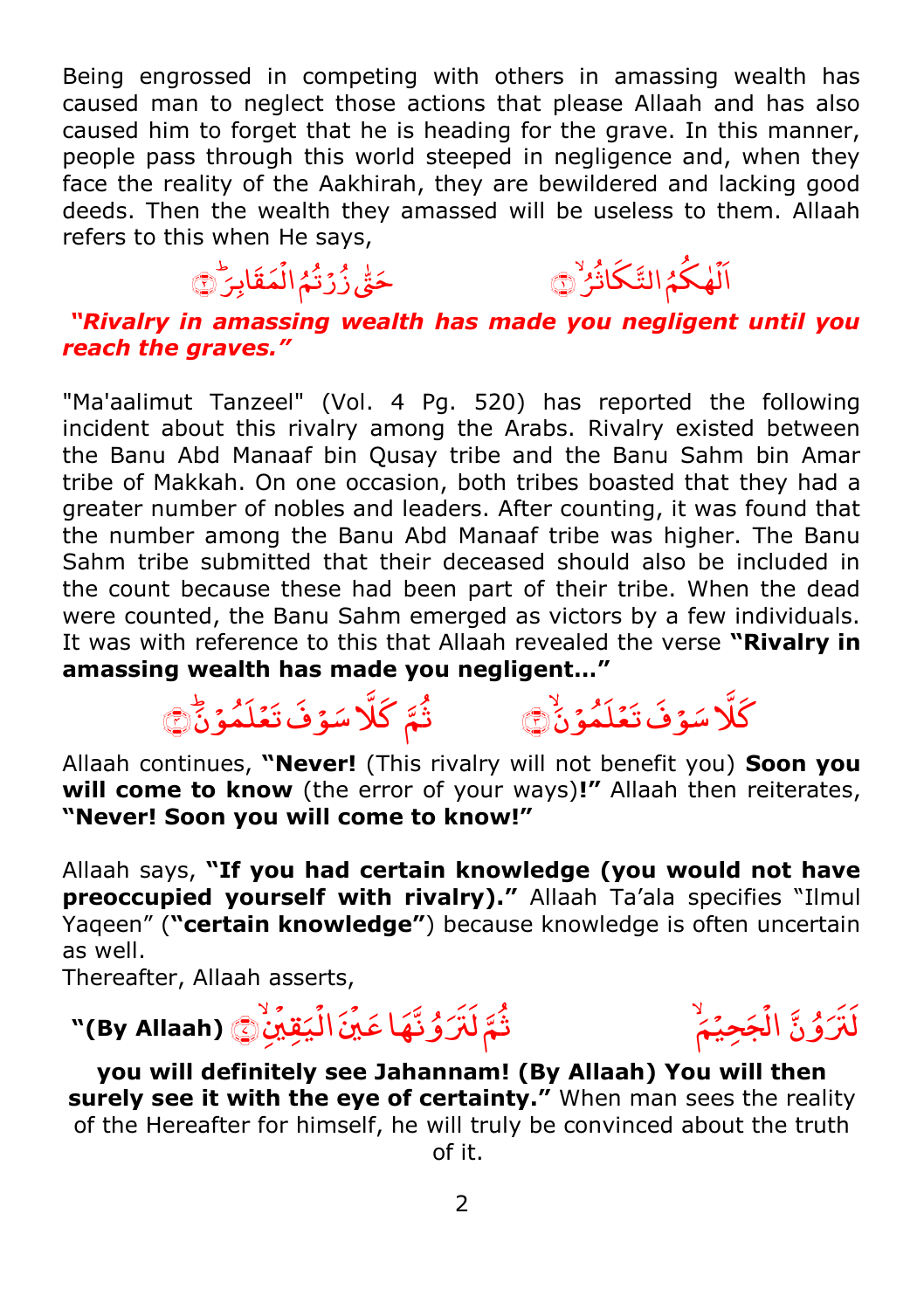Describing the three levels of certainty, Ulema mention that every living person has "Ilmul Yaqeen" (**"certain knowledge"**)about death. However, when man sees the angels of death approaching him, he experiences "Aynul Yaqeen" (seeing death with the **"eye of certainty"**). Finally, "Haqqul Yaqeen" (**"the irrefutable truth"<sup>1</sup>** ) is achieved once a person actually dies. ["Ruhul Ma'aani" Vol. 30 Pg. 260]

Several verses of the Qur'aan warn people against preoccupying themselves with the commodities of this world in a manner that their lives revolve completely around these things and they live and die for them. Allaah warns man that the consequence of such behaviour shall be that they will see Jahannam and finally enter it. These verses remind man that this world is not everything and that death and the Hereafter are soon to follow.

نُّمَّ لَتُّنَ َكُنَّ يَوْمَبِذٍ عَنِ النَّعِيۡمِ ۞ ,Allaah concludes the Surah by stating م<br>تاريخ يَوْمَيِذٍ عَنِ النَّعِيْمِ ١

# *"Thereafter on that day you will definitely be questioned about the bounties."*

"Ruhul Ma'aani" contains a lengthy discussion concerning this verse. The discussion centres around who will be questioned about Allaah"s bounties and when will this questioning take place? Because this verse follows the previous verses, it seems that the subject matter is related. Therefore, this verse is also addressed to those people who will see Jahannam and who will be made to enter Jahannam. They will be questioned about Allaah"s bounties to them to rebuke them for abusing these bounties and for not using these to please Allaah and to prepare for the Aakhirah.

Hadhrat Anas (R.A) narrates that Rasulullaah (sallallaahu-alayhi-wasallam) said, *"On the Day of Judgement, man will be brought forward like a lamb. He will then be presented before Allaah, Who will ask*, *"Did I not grant you wealth and bounties? What did you do with these?"* He will reply, *"I accumulated it and multiplied it until it flourished. Then I left it all behind. Allow me to return and bring it all before you."*

Rasulullaah (sallallaahu-alayhi-wa-sallam) continued, "Allaah will say, "*Show Me what you had sent ahead here* (to the Aakhirah (Hereafter))." He will again reply, "I accumulated it and multiplied it until it flourished. Then I left it all behind. Allow me to return and bring it all before you.'

1

 $<sup>1</sup>$  Surah Waaqi'ah (Surah 56), verse 95.</sup>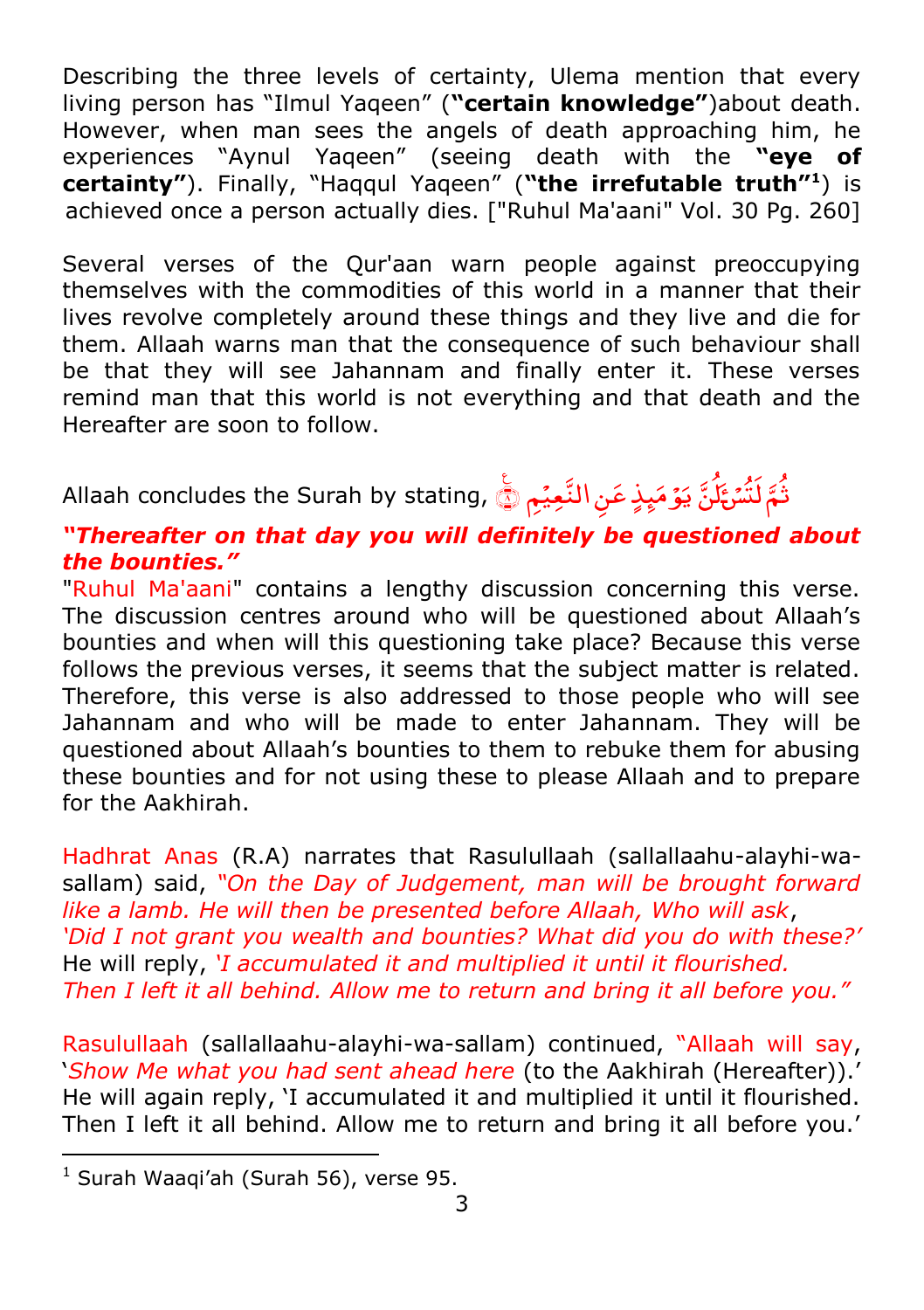It will then transpire that he was one who had not performed any good deeds on earth. He will then be flung into Jahannam." [Mishkaat Pg. 443]

Although it seems as if the verse addresses those who are destined for Jahannam, the general nature of the words make it impossible to rule out the possibility that every person will be questioned about the bounties that Allaah blessed him with. Hadhrat Abdullaah bin Mas'ood (R.A) narrates from Rasulullaah (sallallaahu-alayhi-wa-sallam) that man"s foot will be unable to move from the place of reckoning until he answers five questions. These questions shall be:

- 1. *In what way did he spend his life?*
- 2. *In what pursuits did he spend his youth?*
- 3. *How did he earn his wealth?*
- 4. *How did he spend his wealth?*
- 5. *Did he practise the knowledge he had? [Tirmidhi]*

Hadhrat Abu Hurairah (R.A) narrates that the *first questions that Allaah will ask* man concerning bounties shall be: "Did I not give you good health?" and "Did I not quench your thirst with cold water?" [Tirmidhi]

*Rasulullaah* (sallallaahu-alayhi-wa-sallam) always advised the Sahabah (R.A) to thank Allaah for His bounties.

Rasulullaah (sallallaahu-alayhi-wa-sallam), Hadhrat Abu Bakr (R.A) and Hadhrat Umar (R.A) were once guests at the house of an Ansaari Sahabi (R.A). He served them a branch of a date palm on which there were ripe, dry and semi-ripe dates to choose from. He then slaughtered a goat and cooked the meat for them. When they had eaten dates and meat and drank water to their fill, Rasulullaah (sallallaahu-alayhi-wasallam) said to Hadhrat Abu Bakr (R.A) and Hadhrat Umar (R.A*), "I swear by the Being in Whose control is my life! You will certainly be questioned about these bounties on the Day of Qiyamah* (i.e. about whether you expressed gratitude for the bounty and whether you used the strength derived from the food for good or not). Hunger brought you out of your homes and Allaah has blessed you with these bounties before you could return home." [Muslim]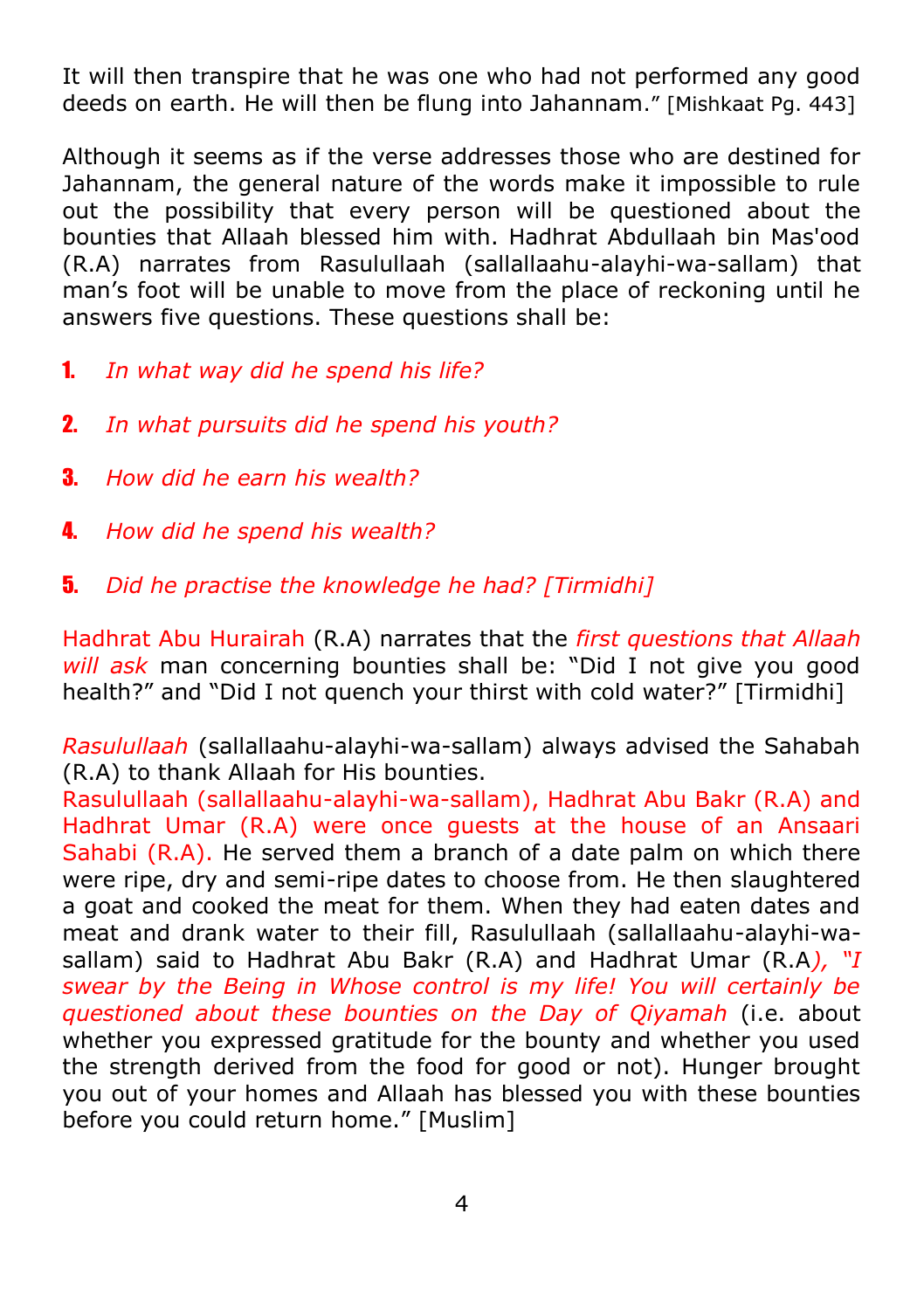Another narration reports that Rasulullaah (sallallaahu-alayhi-wasallam), Hadhrat Abu Bakr (R.A) and Hadhrat Umar (R.A) once met an Ansaari Sahabi (R.A) in his orchard. He served them a branch from a date palm from which they ate. When they asked for cold water, he served them some. Rasulullaah (sallallaahu-alayhi-wa-sallam) then told them that *they would be questioned about this bounty on the Day of Qiyamah.* Hearing this, Hadhrat Umar (R.A) dropped the branch from his hand, causing all the dates to be scattered about. He then asked, "O Rasulullaah (sallallaahu-alayhi-wa-sallam)! *Will we be questioned about this?*" Rasulullaah (sallallaahu-alayhi-wa-sallam) confirmed that people will be questioned about every bounty except three. These are:

- 1. A small piece of cloth used to cover the private parts.
- 2. A piece of bread that appeases hunger.
- **3.** A home to protect one from the heat and cold, which is so small that one has difficulty entering it. ["Mishkaat" Pg. 369]

Hadhrat Uthman (R.A) narrates from Rasulullaah (sallallaahu-alayhiwa-sallam) that man has a right only to three things and to nothing else. *These are:* 

- 1. *A house to live in.*
- 2. *Sufficient clothing to conceal his private parts.*
- 3. *Plain bread (without gravy) and water*. [Tirmidhi]

Hadhrat Abdullaah bin Shakheer (R.A) narrates that he entered the presence of Rasulullaah (sallallaahu-alayhi-wa-sallam) while Rasulullaah (sallallaahu-alayhi-wa-sallam) was reciting Surah Takaathur and saying, "Man says, *"My wealth! My wealth!*" whereas only three things are actually his.

- (1) The food that he ate and digested,
- (2) the clothing that he wore out, and

(3) the charity that he spent and sent ahead (for the Hereafter)." Hadhrat Abu Hurairah (R.A) has narrated the same hadith with the addition that a person will leave all else (besides the above three things) for his heirs. ["Mishkaat" Pg. 440]

Hadhrat Anas (R.A) narrates from Rasulullaah (sallallaahu-alayhi-wasallam) that a man will have three registers on the Day of Qiyamah. The first register will contain his good deeds, the second register will contain all his sins and the third will contain all the bounties that Allaah blessed him with.